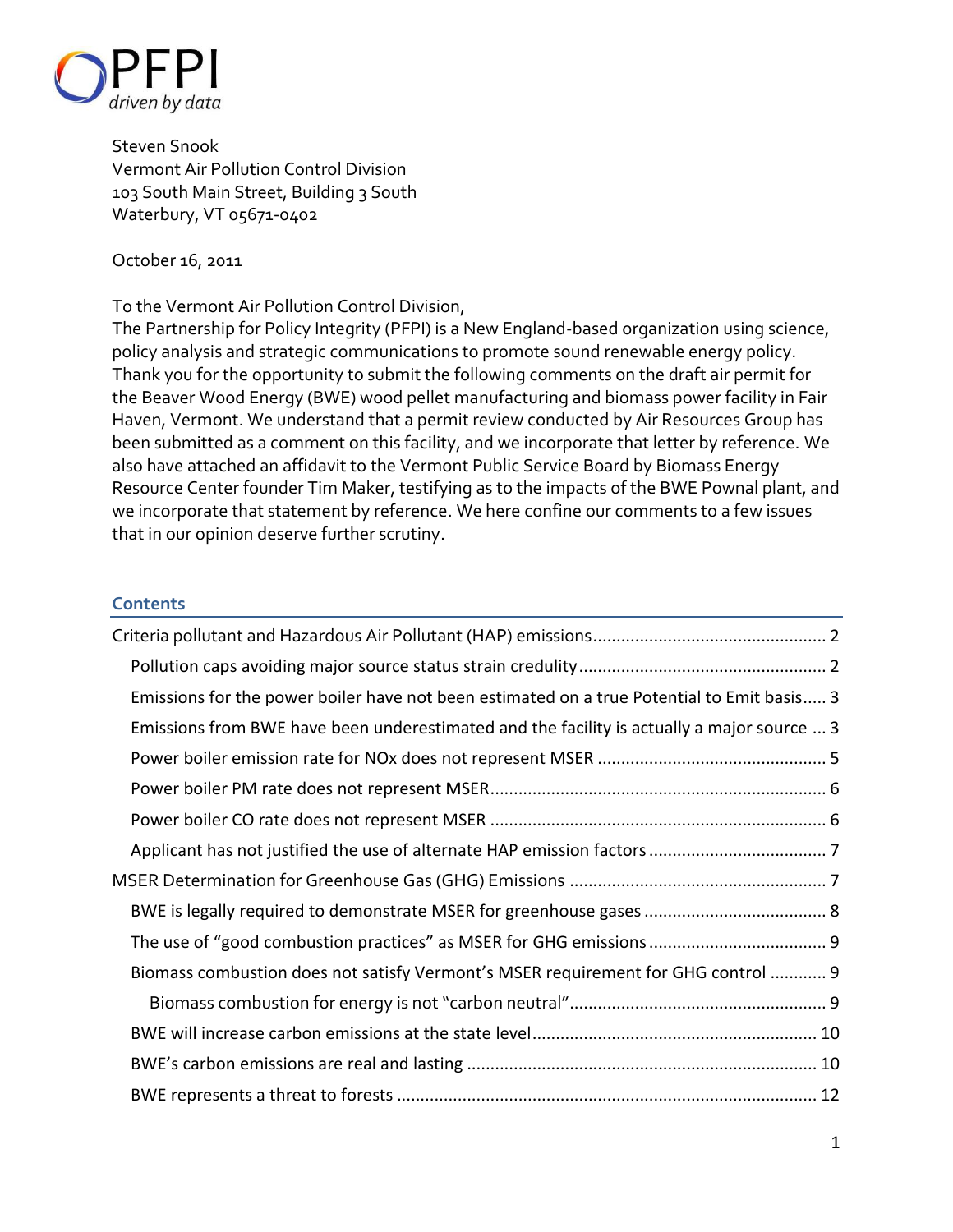# <span id="page-1-0"></span>**Criteria pollutant and Hazardous Air Pollutant (HAP) emissions**

<span id="page-1-1"></span>Pollution caps avoiding major source status strain credulity

Summary: setting allowable emissions for NOx and VOCs just below critical permitting thresholds is not justified.

The air permit covers two biomass burners: the 482 mmbtu main power boiler, and a 30 mmbtu burner used for pellet drying. The main power boiler has emissions controls for NOx, CO, and PM; the pellet dryer burner has controls for PM and relies on "good combustion practices" for control of other pollutants. Neither burner has controls for hydrogen chloride (HCl).

However, despite there being at least two if not three sources of each pollutant, emissions estimates for NOx and VOCs presented in Table 2.5.1 of the application and summarized on page 6 of the permit barely skim under critical emissions thresholds, allowing the facility to escape purchasing emission reduction credits.

| Pollutant       | <b>BWE</b><br>Potential<br><b>Emissions</b><br>(tons/yr) | <b>PSD Major</b><br><b>Source</b><br><b>Thresholds</b><br>(tons/yr) | <b>Threshold for</b><br>obtaining emission<br>reduction credits<br>(tons/yr) |
|-----------------|----------------------------------------------------------|---------------------------------------------------------------------|------------------------------------------------------------------------------|
| SO <sub>2</sub> | 45.9                                                     | 50                                                                  | not applicable                                                               |
| $PM_{10}$       | 65.4                                                     | 50                                                                  | not applicable                                                               |
| NOx             | 99.9                                                     | 50                                                                  | 100                                                                          |
| CO              | 190.5                                                    | 50                                                                  | not applicable                                                               |
| VOC             | 49.8                                                     | 50                                                                  | 50                                                                           |

#### **Table 2.5.1 Potential Emissions Comparisons**

Proposed allowable emissions provided in Table 2.5.1 indicate the facility will exceed major source thresholds for NOx,  $PM_{10}$  and CO. BWE is proposing a facility-wide cap on NOx of 99.9 tons per year.

Table 1. Facility emissions data from BWE permit application

This is a problem for at least three reasons:

- First, and most importantly, these emission caps appear to have been calculated in a way that is not mathematically correct, legally correct, or practicably enforceable. This is discussed further below.
- Second, it discredits the permitting process for an applicant to behave as if emissions can be controlled to this level of precision, and for the state permitting agency to accept this. It is highly unrealistic to assume that emissions caps will be met when there are three significant sources of VOCs at the facility (VOCs from the main and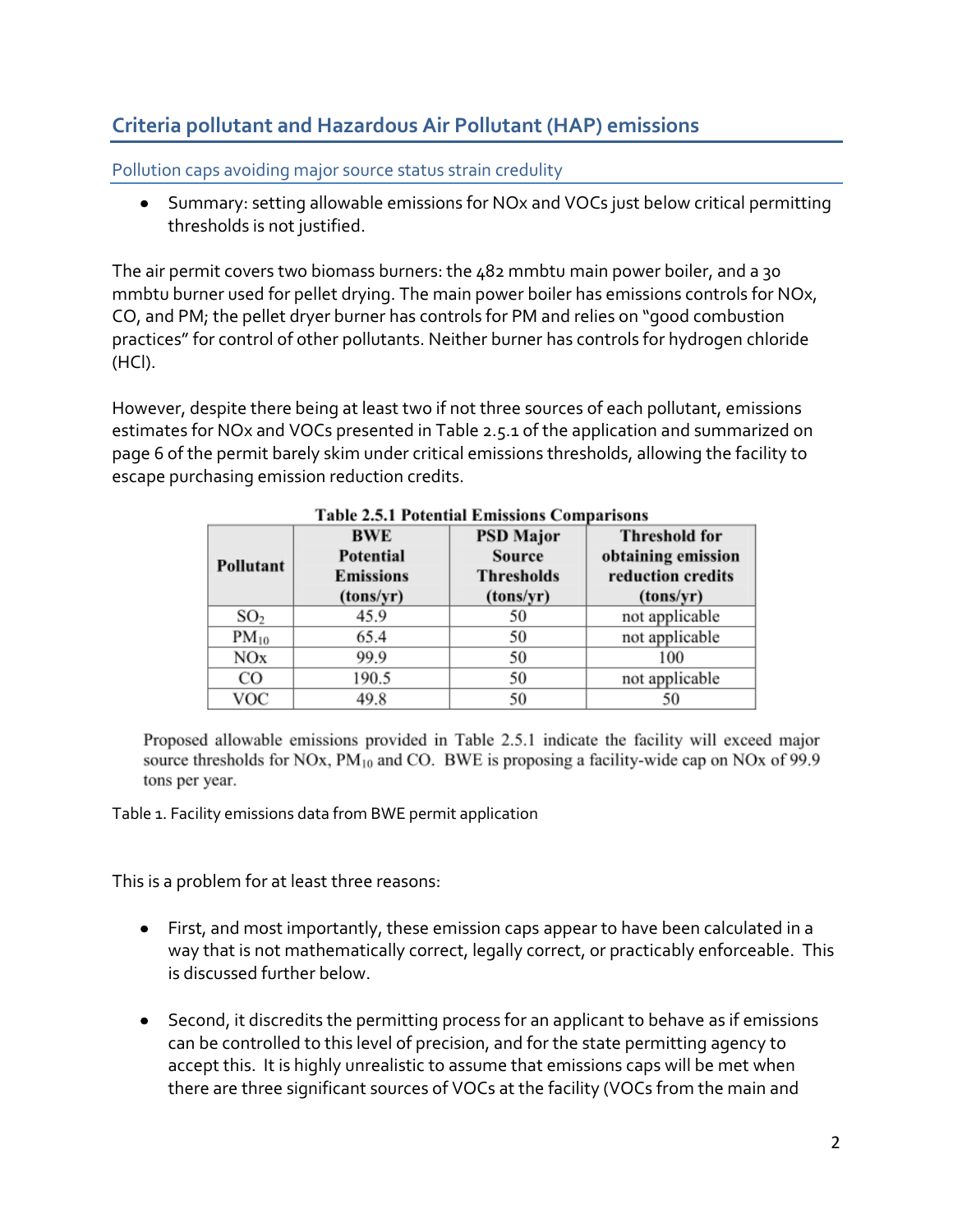pellet dryer burners, plus VOCs emitted from the pellets themselves during the drying process). Both burners also emit significant amounts of NOx; for instance, the smaller 30 mmbtu burner, which has no controls for NOx and no continuous emissions monitoring system, is responsible for large proportion of total NOx emissions at the facility.

Third, these emission levels are based on allowable emission rates that could be much lower. The emission rates for BWE are higher those guaranteed by Babcock and Wilcox for the Palmer Renewable Energy facility in Massachusetts. Thus, BWE's is not a demonstration of critical analysis of Most Stringent Emission Rate (MSER); it is a demonstration of the applicant setting their own terms, and poor terms at that.

# <span id="page-2-0"></span>Emissions for the power boiler have not been estimated on a true Potential to Emit basis

Summary: BWE is required to properly calculate its potential to emit (PTE) according to the requirements of the Clean Air Act.

The Clean Air Act requires that potential to emit (PTE) be calculated for the purposes of determining whether a facility is a major emissions source for regulatory purposes. PTE is calculated by multiplying the boiler capacity (mmbtu/hr) by a pollutant's emission rate (lb/mmbtu) by the number of hours in a year (8,760), and dividing by 2,000 to convert from pounds to tons. However, BWE's potential to emit does not appear to have been calculated in this way. Table 3-1 in the Technical Analysis document states that a capacity factor of 96% is used to calculate allowable emissions. This limitation is important in the permit, because without it the facility would be calculated as emitting more than 100 tons of NOx and more than 50 tons of VOCs, a condition that would require BWE to purchase emission credits (ERCs). Because the PTE is calculated incorrectly, this factor alone, aside from other factors discussed below, should require that the emissions of NOx , VOCs, and indeed all pollutants be revisited in the permit.

An exception to the PTE rule can be made under some circumstances. According to EPA guidance, a facility can put limits on operations that ensure that it remains a "synthetic minor" source that does not trigger key permitting thresholds. However, EPA requires that these limits must be stated in the permit and be practicably enforceable. BWE's air permit does not state practicably enforceable limits that will guarantee that emissions of NOx remain below 100 tons and emissions of VOCs remain below 50 tons. Therefore, BWE's permit and avoidance of requirements to purchase ERCs are not legitimate.

### <span id="page-2-1"></span>Emissions from BWE have been underestimated and the facility is actually a major source

Summary: Proper calculation of BWE's potential to emit (PTE) demonstrates that BWE is a major source for  $NO<sub>x</sub>$  and VOCs and should be required to purchase emission reduction credits.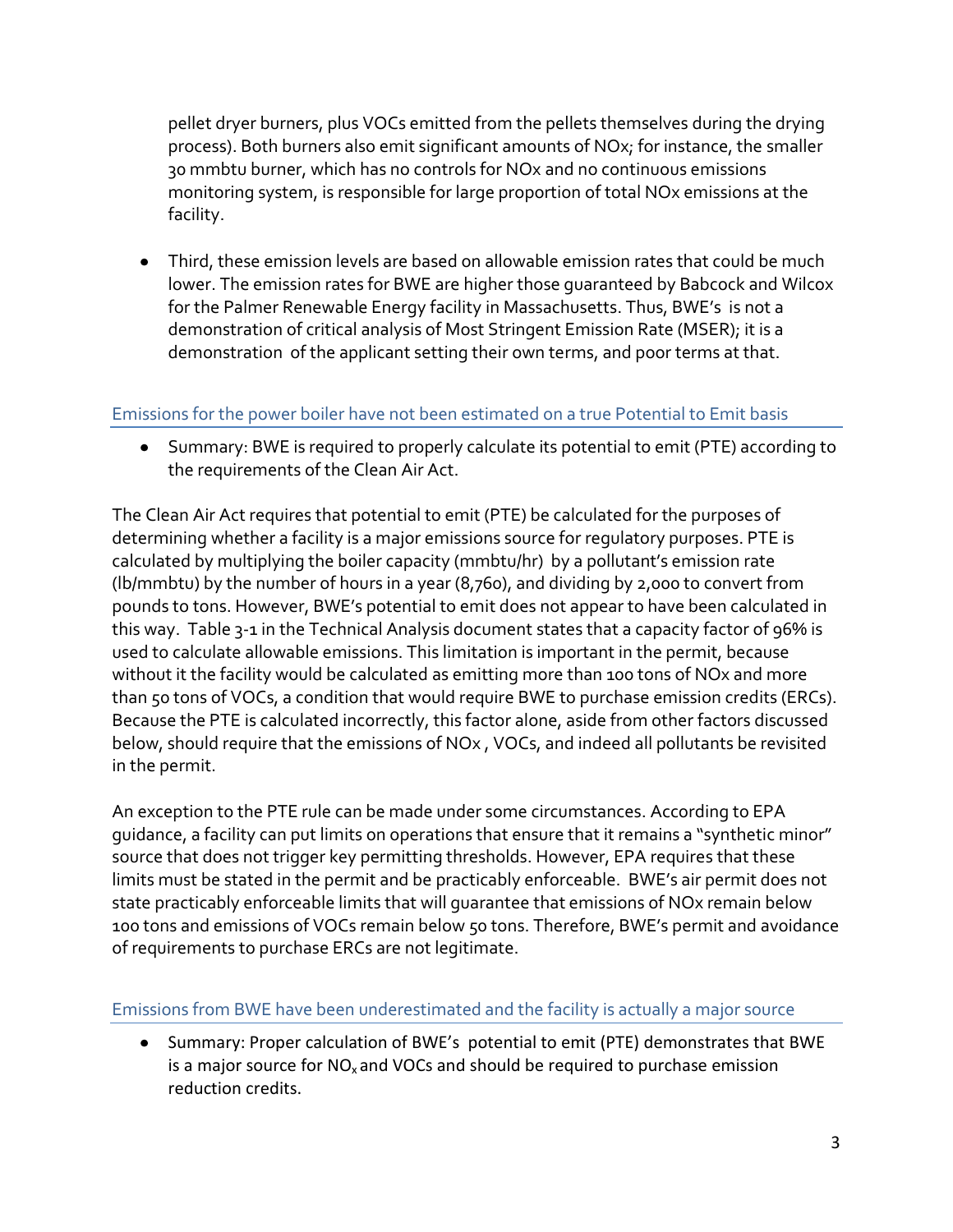Besides the incorrect calculation of PTE for the power boiler, emissions from the pellet dryer burner also appear to contain a discrepancy with regard to PTE.

The permit contains the following table:

DRAFT 9/15/2011 #AP-11-015 Beaver Wood Energy Fair Haven, LLC

| <b>Burner/Rotary Dryer Emission Limitations</b> |                                      |             |                     |                                                                |  |  |  |  |
|-------------------------------------------------|--------------------------------------|-------------|---------------------|----------------------------------------------------------------|--|--|--|--|
| Pollutant                                       | <b>Emission Limitations</b>          |             |                     |                                                                |  |  |  |  |
|                                                 | <b>Emission Limit</b>                |             | Averaging<br>period | Compliance Test Method <sup>1</sup>                            |  |  |  |  |
| NO <sub>x</sub>                                 | 0.35 lb/MMBtu                        | 5.25 lb/hr  | Hourly average      | Reference Method 7E                                            |  |  |  |  |
| CO                                              | 0.35 lb/MMBtu                        | 5.25 lb/hr  | Hourly average      | Reference Method 10                                            |  |  |  |  |
| Total PM                                        | 0.2 lb/ODT                           | 3.0 lb/hr   | Hourly average      | Reference Method 5 and 202                                     |  |  |  |  |
| Filterable PM                                   | 0.005 gr/dscf $^2$                   | $2.3$ lb/hr | Hourly average      | Reference Method 5                                             |  |  |  |  |
| SO <sub>2</sub>                                 | 0.025 lb/MMBtu                       | 0.75 lb/hr  | Hourly average      | Reference Method 6C                                            |  |  |  |  |
| VOC                                             | $0.69$ lb/ODT                        | 10.3 lb/hr  | Hourly average      | Reference Method 18 or 25                                      |  |  |  |  |
| GHG                                             | 427 lb CO2e/ ton<br>finished pellets |             | Monthly<br>average  | Calculation based on wood fuel<br>usage and pellet production. |  |  |  |  |

Any emission testing conducted to demonstrate compliance with the above emission limits shall be performed in accordance with methods shown above, or an alternative method which has been published in 40 CFR, provided the federally approved alternative method has been accepted in writing by the Agency before testing.<br><sup>2</sup> Emission limit for undiluted exhaust gas.

[10 V.S.A. §556(c)] [§5-502 of the Regulations] [Application for "AP-11-015]

Table 2. Emission rates from BWE permit.

The pellet dryer burner is a 30 mmbtu/hr unit. The permit does not contain any practicably enforceable limits on its operation. Therefore, its hourly emissions of NOx are calculated as 30 mmbtu/hr x 0.35 lb/mmbtu = 10.5 lb/hr. Inexplicably, however, the table contains an hourly NOx limit of one-half this amount, at 5.25 lb/hr. The same mathematical discrepancy exists for CO and PM.

Interestingly, VOC emissions, which are expressed in terms of tons of pellets produced, appear to be calculated assuming full-time operation of the burner: 0.69 lb/ODT x 115,000 ODT/yr = 79,350 lb/yr. Dividing this figure by the number of hours in a year: 79,350/8,760 = 9.06 lb/hr of VOCs emissions. This figure is slightly less than the hourly rate in the table of 10.3 lb/hr stated in the table. From this it seems that for VOC emissions, at least, full-time operation of the pellet dryer at full capacity has been assumed. Why then are the hourly rates for the other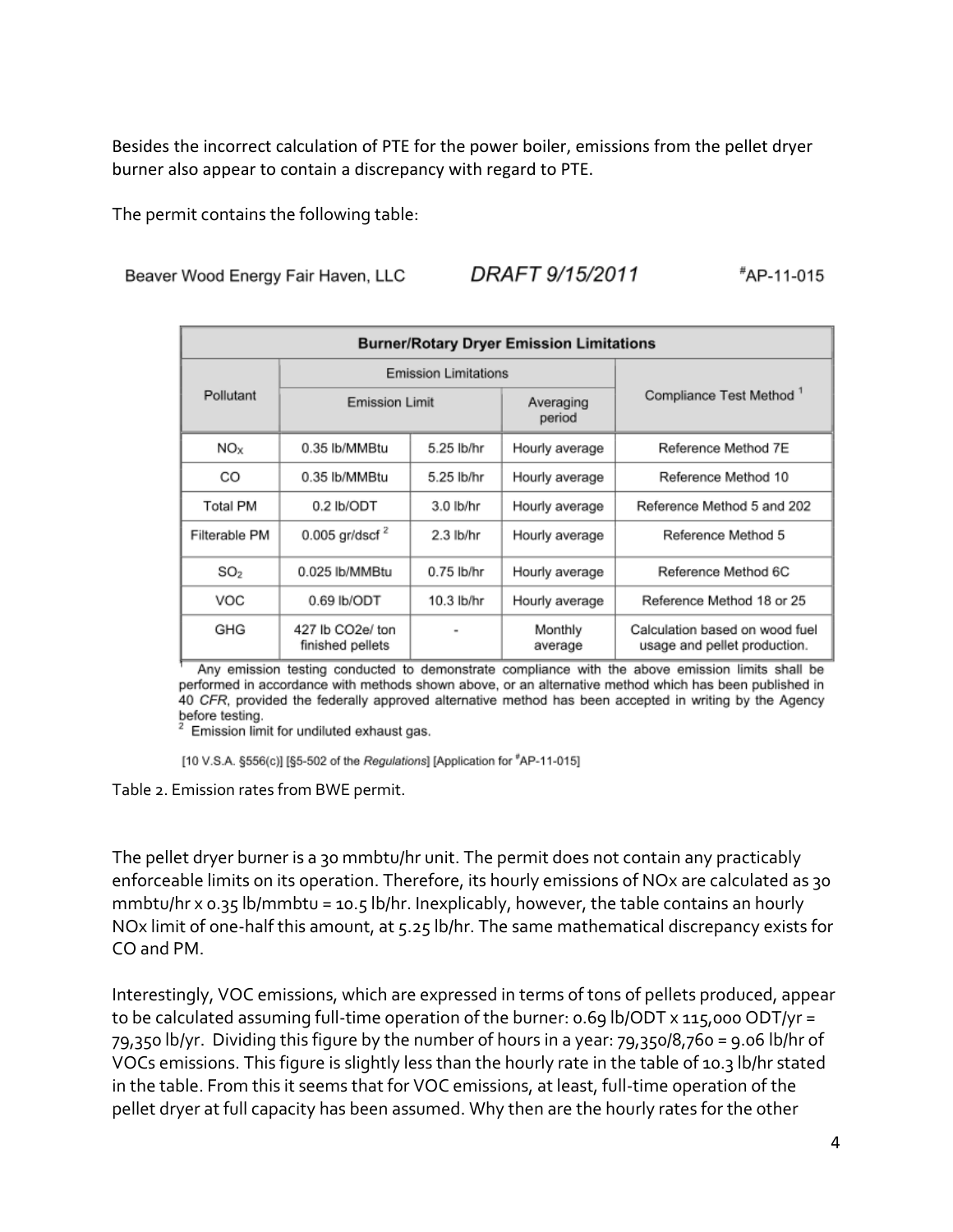pollutants expressed as if the burner were operating at one-half capacity, or only one half the time?

If the potential to emit for VOCs from the pellet dryer (10.3 lb/hr x 8760 hrs/2000 = 45.11 tons) is added to the potential to emit for VOCs from the power boiler (482 mmbtu/hr x 0.005 lb/mmbtu x 8,760/2000 = 10.55 tons), the sum comes to 55.67 tons, making this facility a major source for VOCs, and thereby requiring the facility to purchase Emission Reduction Credits.

If the potential to emit for NOx were calculated correctly for the 30 mmbtu boiler, the PTE would be 45.99 tons. Adding this to the PTE for the power boiler (482 mmbtu x 0.03 lb/mmbtu x 8,760/2000 = 63.33 tons per year) the sum comes to 109.32 tons. This figure is more than the threshold figure of 100 tons that qualifies BWE as a major emitter, thereby requiring the facility to purchase Emission Reduction Credits for NOx.

## <span id="page-4-0"></span>Power boiler emission rate for NOx does not represent MSER

Summary: VT DEC should commit BWE to lower emission rates for  $NO<sub>x</sub>$  and require BWE to have a separate and enforceable rate for startup and shutdown for  $NO<sub>x</sub>$  and other pollutants.

In our opinion, VT DEC should not accept the applicant's claim that the emission rates set for the Palmer Renewable Energy facility in Springfield, MA are unachievable. If BWE wishes to demonstrate why the Palmer limits are unachievable, then VT DEC can be assured there will be an attentive audience south of the state border for this discussion, but without such a demonstration, the emission rates set at BWE are not MSER. If BWE is using Babcock technology, then with all the claims made to the press that BWE will be the "cleanest in the nation", the applicant should be the first to insist that Babcock meet the more stringent standards that the company has promised for the Palmer plant. In fact, other facilities around the country have also set low emission rates for NOx; for instance, the Green Hunter Mesquite Lake plant in CA has an annual NOx rate of 0.015 lb/mmbtu.

It is interesting to note, however, that the applicant simultaneously complains of the difficulty in meeting the hourly NOx emissions rate, but then promises an annual rate that is half this, at 0.03 lb/mmbtu. In turn, Palmer's annual NOx emissions rate is 0.017 lb/mmbtu, almost onehalf of the BWE rate. Clearly, both facilities plan for "business as usual" emissions to be much lower than the maximum hourly rate, if they are to meet the annual average rate. However, it appears that in BWE's case, the maximum hourly rate is set to cover emissions during startup and shutdown, when the MPSCR system is not at optimum operating temperature. It seems likely that actual startup and shutdown emissions may be higher than the 0.06 lb/mmbtu set for the hourly rate – for instance, the DTE Stockton plant in CA specifies a startup emissions rate for NOx that is more than 10 times the annual average rate at that plant of 0.04 lb/mmbtu. Having reviewed more than 60 permits for biomass facilities around the country, we can say it is typical for biomass facility air permits to state that pollution control rates do not apply during startup and shutdown, or to specify different rates for these periods, and atypical for a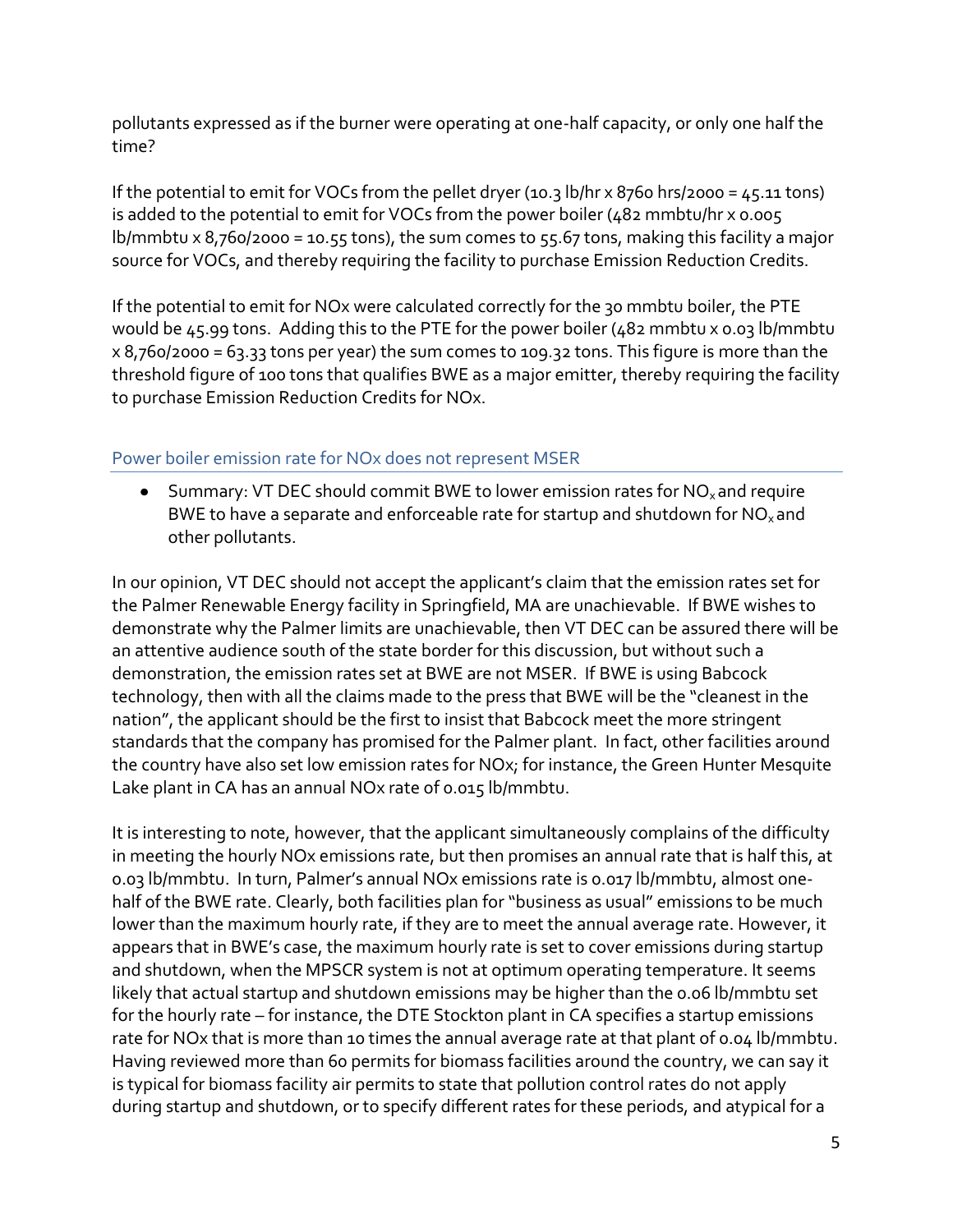permit to assume that the maximum hourly rate covers startup and shutdown events, as BWE's does. Given the importance of reducing NOx emissions in the Northeast's ozone transport region, the air permit for a new large source of NOx like BWE should contain a separate and enforceable rate for NOx emissions during startup and shutdown, and this emission rate should be modeled to determine its effect on the 1-hour NOx NAAQS standard. Other pollutants should be similarly evaluated for their true emissions during startup and shutdown.

## <span id="page-5-0"></span>Power boiler PM rate does not represent MSER

Summary: BWE, in order to comply with MSER requirements, must commit to lower PM emission rates.

With regard to PM emission limits, BWE's permit application states,

*The lowest permit value for total PM (filterable and condensible) is 0.008 lb/MMBtu at Seneca Sustainable Energy. This emission rate is far below that for any known solid-fuel power facility, biomass or otherwise. Efforts to understand the source of the Seneca PM limit yielded no technical basis for an emission rate of its level. Therefore, the Seneca 0.008 lb/MMBtu limit for total PM (filterable and condensible) is considered unattainable. The lowest achievable total PM (filterable and condensible) emission rate proposed is 0.019 lb/MMBtu.* 

While the Seneca rate may seem out of reach, other biomass facilities have been transparent about their approach for reducing filterable PM. For instance, the We Energies plant in Wisconsin is guaranteeing a filterable PM rate of 0.008 lb/mmbtu, lower than the 0.012 lb/mmbtu limit in the BWE permit. There are other instances of actual test data showing PM rates lower than that promised by the applicant. Even the Mount Tom coal plant in Massachusetts has test data showing lower PM emissions than are to be met by BWE – recent data from that plant, known at one time as one of the "filthy five" in Massachusetts, shows PM emission rates of 0.0055 lb/mmbtu for filterable PM and 0.0059 lb/mmbtu for total PM. The technology is capable of meeting a more stringent standard, and BWE should comply with this under the requirements of MSER.

### <span id="page-5-1"></span>Power boiler CO rate does not represent MSER

Summary: BWE must guarantee lower emission rates for CO to comply with MSER.

As is the case with NOx, BWE and by extension VT DEC have too quickly dismissed the CO rate that constitutes BACT at the Palmer facility in Massachusetts. The 3-hour emissions limit at Palmer is 0.07 lb/mmbtu, and the annual rate is 0.0365 lb/mmbtu. Reductions in CO are important not only because CO is a criteria pollutant, but also because the same factors that lead to emissions of CO also lead to emissions of organic hazardous air pollutants. Since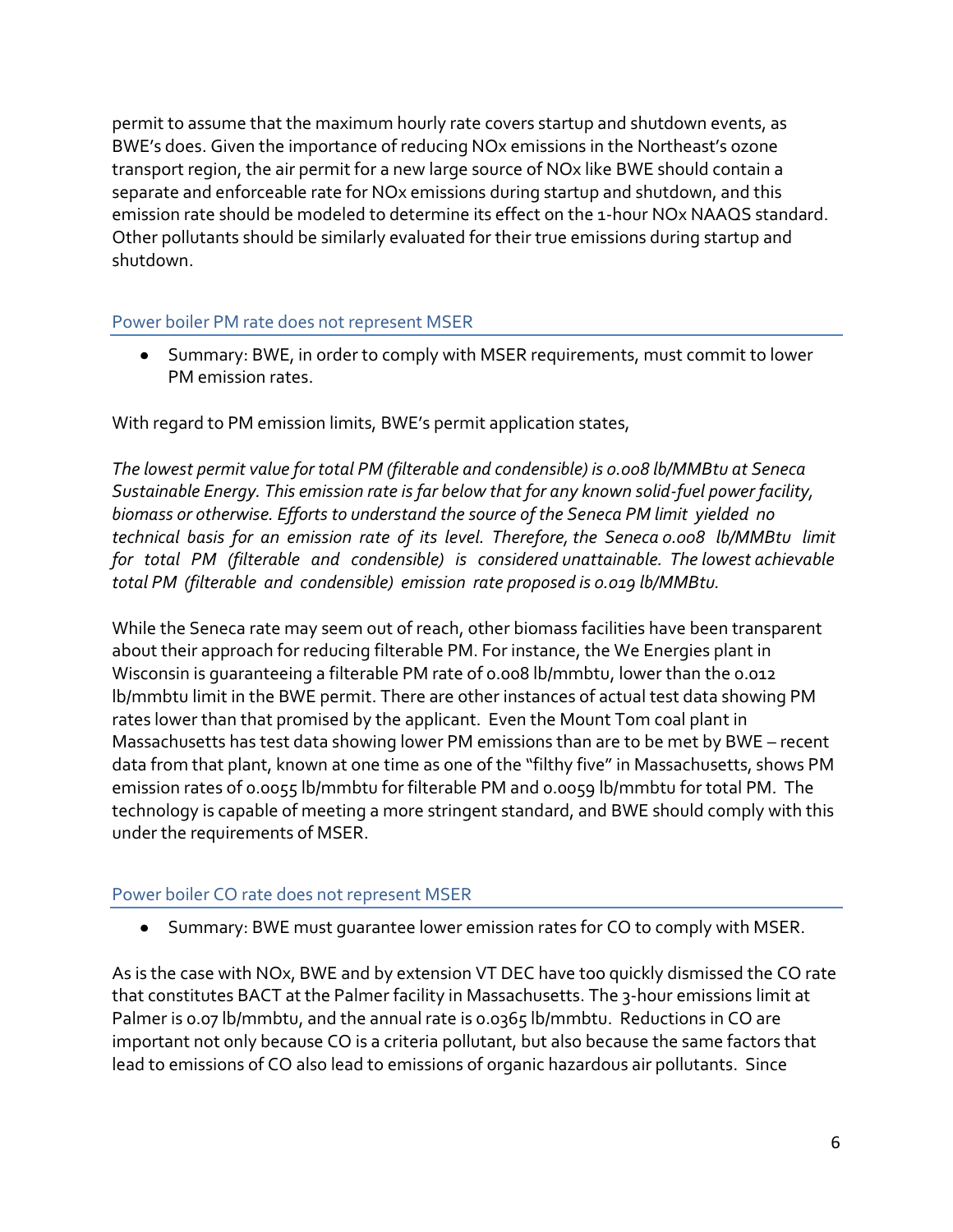Babcock has guaranteed these lower emissions rates at the Palmer facility, they should be guaranteed at the BWE facility as well.

# <span id="page-6-0"></span>Applicant has not justified the use of alternate HAP emission factors

Summary: VT DEC should require BWE to provide greater transparency in HAPs emission calculations.

In estimating hazardous air pollutant (HAP) emissions, BWE has picked from a selected suite of emissions factors drawn from emissions testing, NCASI, and the EPA AP-42 document. However, there is no reason provided as to why NCASI and other emission factors were chosen instead of AP-42 factors, which in many cases have an "A" rating for quality and reliability. The VT DEC should require each alternative emission factor to be justified, and to the extent that test data from operating facilities are used as the basis of emission factors, these data should be clearly and transparently presented.

# <span id="page-6-1"></span>**MSER Determination for Greenhouse Gas (GHG) Emissions**

 $\overline{a}$ 

The Draft Permit would allow BWE to satisfy Vermont DEC's "most stringent emission rate" (MSER) requirement by simply burning biomass fuel in conjunction with energy efficiency measures and good operating and maintenance practices for  $CO<sub>2</sub>$  control.<sup>1</sup> Underlying this decision is the false notion that the use of biomass for energy combustion is "carbon neutral". The claim of carbon neutrality for biomass energy is not supported by sound science, and if Vermont continues to treat it as such, it will significantly impair the State's ability to reduce greenhouse gas emissions from the power sector.

**Therefore VT DEC, as discussed in detail below, must recognize the following in order for BWE to fully comply with MSER GHG requirements:** 

- **"Good combustion practices" does not reduce CO2 emissions and should not be considered MSER for GHG emissions,**
- **Combustion of biomass fails to meet the requirements of MSER for CO2 emissions,**
- **BWE cannot rely on EPA's Bioenergy BACT Guidance or White Paper to determine GHG MSER control since it is based on the false assumption that combustion of biomass is "carbon neutral";**
- **Combustion of biomass emits more CO<sup>2</sup> at the stack per energy unit than fossil fuels,**
- **CO2 emissions from BWE will double CO2 emissions from biomass burning in the state, and**

 $^{\rm 1}$  Technical Support Document at 32-33; see also Beaver Wood Energy Fair Haven LLC, "Air Permit Application for Electric Generating Plant and Wood Pellet Production Plant" submitted to Vermont Department of Environmental Conservation, at 3-15 (February  $18^{th}$  2011). ("Permit Application").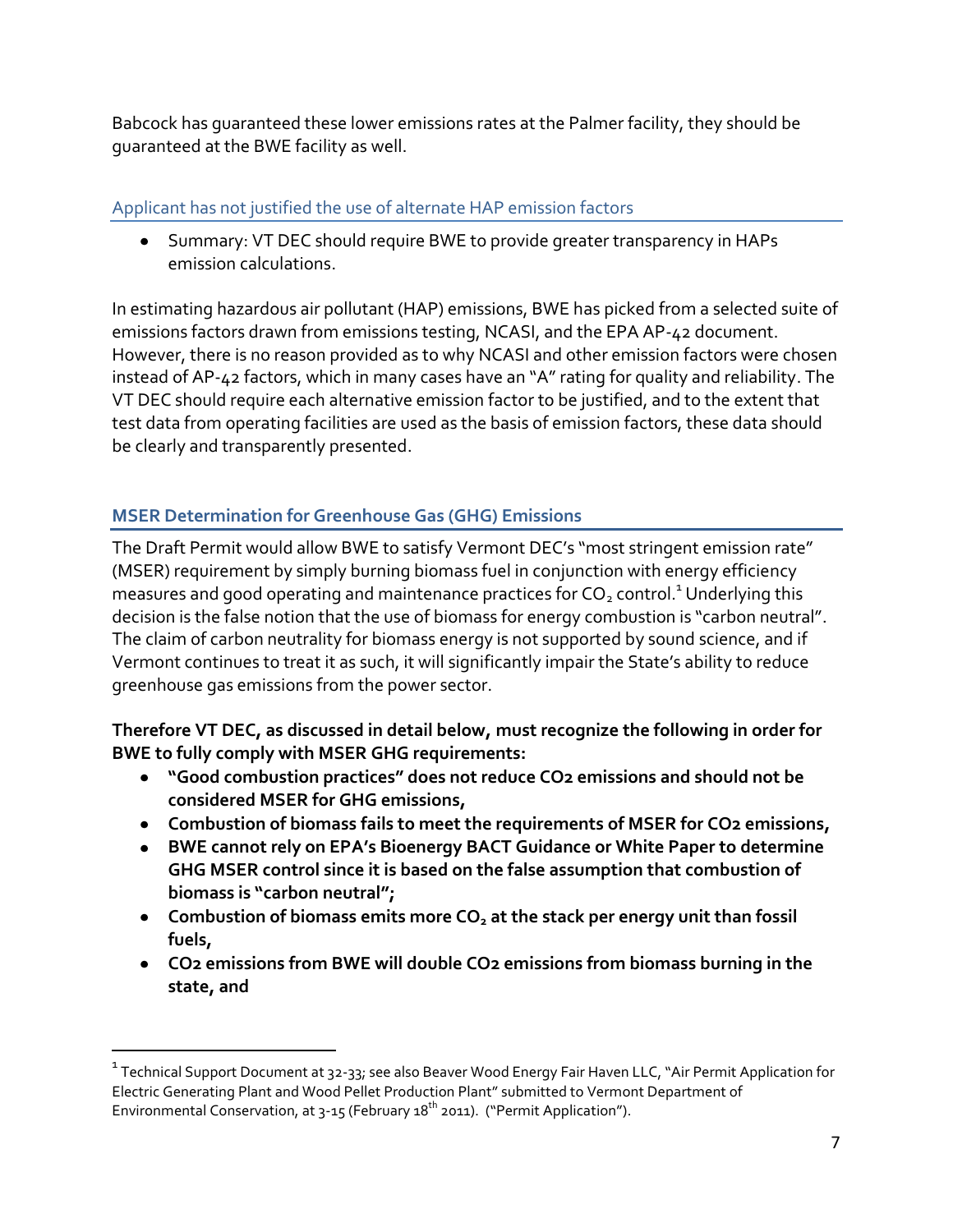- **CO2 emissions from BWE will remain in the atmosphere for decades before being resequstered, hindering VT from achieving GHG reduction goals.**
- **BWE, and facilities like it, will threaten VT forests carbon stocks**

# <span id="page-7-0"></span>BWE is legally required to demonstrate MSER for greenhouse gases

Greenhouse gases are currently "subject to regulation" under the Clean Air Act's prevention of significant deterioration and Title V permitting programs at new stationary sources with the potential to emit more than 100,000 tons per year (measured as  $CO<sub>2</sub>e$ , or  $CO<sub>2</sub>$ -equivalent).<sup>2</sup> Vermont has incorporated these federal requirements into its permitting program.<sup>3</sup> Although EPA subsequently adopted a rule deferring these requirements with respect to biogenic CO2 emissions for a period of three years,<sup>4</sup> the Technical Support Document states that this deferral is not effective in Vermont.<sup>5</sup>

**Therefore, as the Technical Support Document acknowledges, BWE is required to apply Most Stringent Emission Rate (MSER) requirements to GHG emissions. An MSER demonstration must follow a top-down analysis similar to a best available control technology ("BACT") under the federal Clean Air Act**:

- 1. Identify most stringent emission rates and associated control technologies
- 2. Eliminate technically infeasible options
- 3. Rank remaining control technologies by control effectiveness
- 4. Evaluate most effective controls and document results (case –by-case consideration of energy, environmental, and economic impacts)
- 5. Select MSER. $^6$

In concluding that energy efficiency, biomass fuel, and good operating and maintenance practices were sufficient to meet MSER requirements, DEC relied on a recent EPA guidance document regarding BACT determinations for bioenergy applications.<sup>7</sup> However, as explained below, because GHG emissions from biomass are not carbon neutral, the determination that biomass combustion *itself* constitutes MSER for the emissions associated with biomass combustion is both factually and legally deficient.

 $^{\text{2}}$  Prevention of Significant Deterioration and Title V Greenhouse Gas Tailoring Rule; Final Rule, 75 Fed. Reg. 31,514 (June 3, 2010); 40 C.F.R. §§ 51.166(b)(48), 52.21(b)(49), 70.2, 71.2.

 $^3$  Technical Support Document at 31.

<sup>4</sup> *See* 76 Fed. Reg. 43,490 et seq. (July 20, 2011) ("Biomass Deferral Rule").

<sup>&</sup>lt;sup>5</sup> Technical Support Document at 32.

 $^6$  Permit Application at 3-1, 3-2.

<sup>7</sup> US EPA, *Guidance for Determining Best Available Control Technology for Reducing Carbon Dioxide Emissions from Bioenergy Production* (March 2011). ("Bioenergy BACT Guidance"). As the guidance itself makes clear, it is neither a rule nor a regulation and does not have the force of law. In any event, such guidance cannot override statutory requirements of the Clean Air Act.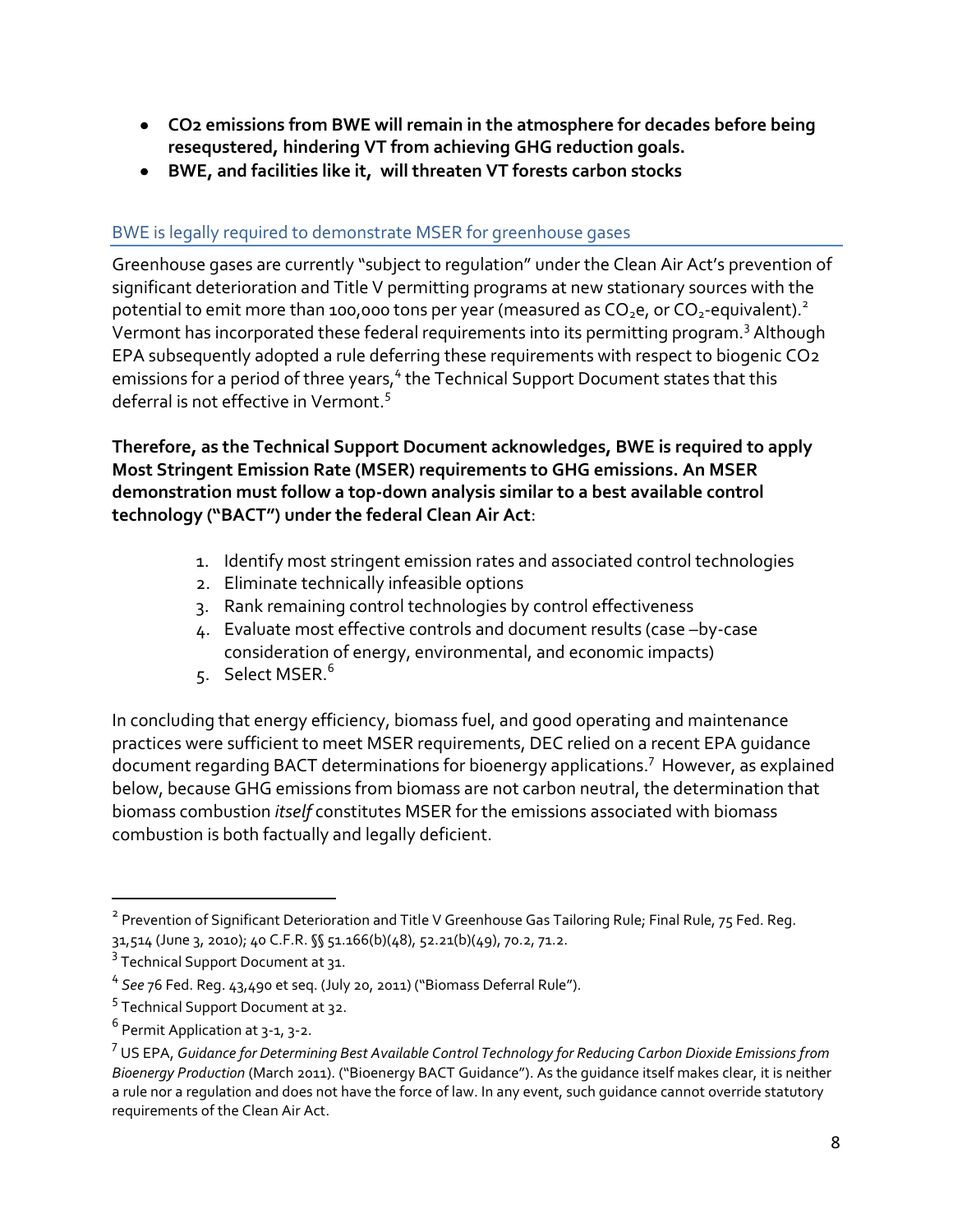# <span id="page-8-0"></span>The use of "good combustion practices" as MSER for GHG emissions

BWE has included "good combustion practices" in the list of measures to be taken to reduce greenhouse gas emissions. It should be noted that typically, the objective of good operating and maintenance practices is to ensure complete combustion and reduce the amount of carbon *monoxide* emissions by ensuring complete oxidation of fuel carbon to carbon dioxide. Therefore, while we agree that a well-run facility is more likely to be an efficient facility, it should be acknowledged that there is really very little that can be done to reduce CO2 emissions from burning fuels, and the goal of "good combustion practices" is to actually increase CO2 emissions.

# <span id="page-8-1"></span>Biomass combustion does not satisfy Vermont's MSER requirement for GHG control

In its permit application BWE states that its MSER determination was prepared in anticipation of EPA's Bioenergy BACT Guidance, which would "provide a basis that state permitting authorities may use to conclude that use of biomass as a fuel is the best available control technology for GHG emissions."<sup>8</sup> Both the "White Paper" that BWE relies on, and EPA's subsequent Bioenergy BACT Guidance, propose that use of biomass fuel *can* be considered as a measure to reduce  $CO<sub>2</sub>$  emissions.<sup>9</sup> DEC appears to have accepted this determination in explicitly relying on EPA's guidance and including biomass combustion among the MSER measures approved in the Draft Permit.<sup>10</sup> However, EPA's guidance is based on the inherently flawed assumption that emissions from combustion of biomass are "carbon neutral," a concept that has never been demonstrated in practice.

## <span id="page-8-2"></span>Biomass combustion for energy is not "carbon neutral"

Summary: VT DEC should require BWE to provide a real and transparent discussion of MSER for greenhouse gases.

According to the draft permit, BWE has the potential to emit  $470,900$  tpy of GHG.<sup>11</sup> As shown in Table 3, biomass power facilities like BWE emit significantly more CO2 per unit useful energy at the stack than fossil fuel facilities. Given that biomass facilities emit about 45% more CO2 than coal, and 2- 3+ times more CO2 than natural gas facilities, BWE owes the electricity-rate paying public who will subsidize this power plant, as well members of the reality-based community, an explanation of why this technology should be considered the "best available" for controlling greenhouse gasses.

<sup>8</sup> Permit Application at 3-15; citing US EPA, *Available and Emerging Technologies for Reducing Greenhouse Gas Emissions from Industrial, Commercial, and Institutional Boilers* (October 2010) (White Paper)..

<sup>9</sup> *See White Paper* at 26; *BACT Bioenergy Guidance* at 15.

<sup>&</sup>lt;sup>10</sup> Technical Support Document at 32-33.

<sup>11</sup> State of Vermont Agency of Natural Resources, Department of Environmental Conservation "Air Pollution Control Permit to Construct, Draft Permit" at 6 (September 15th 2011). ("Draft Permit").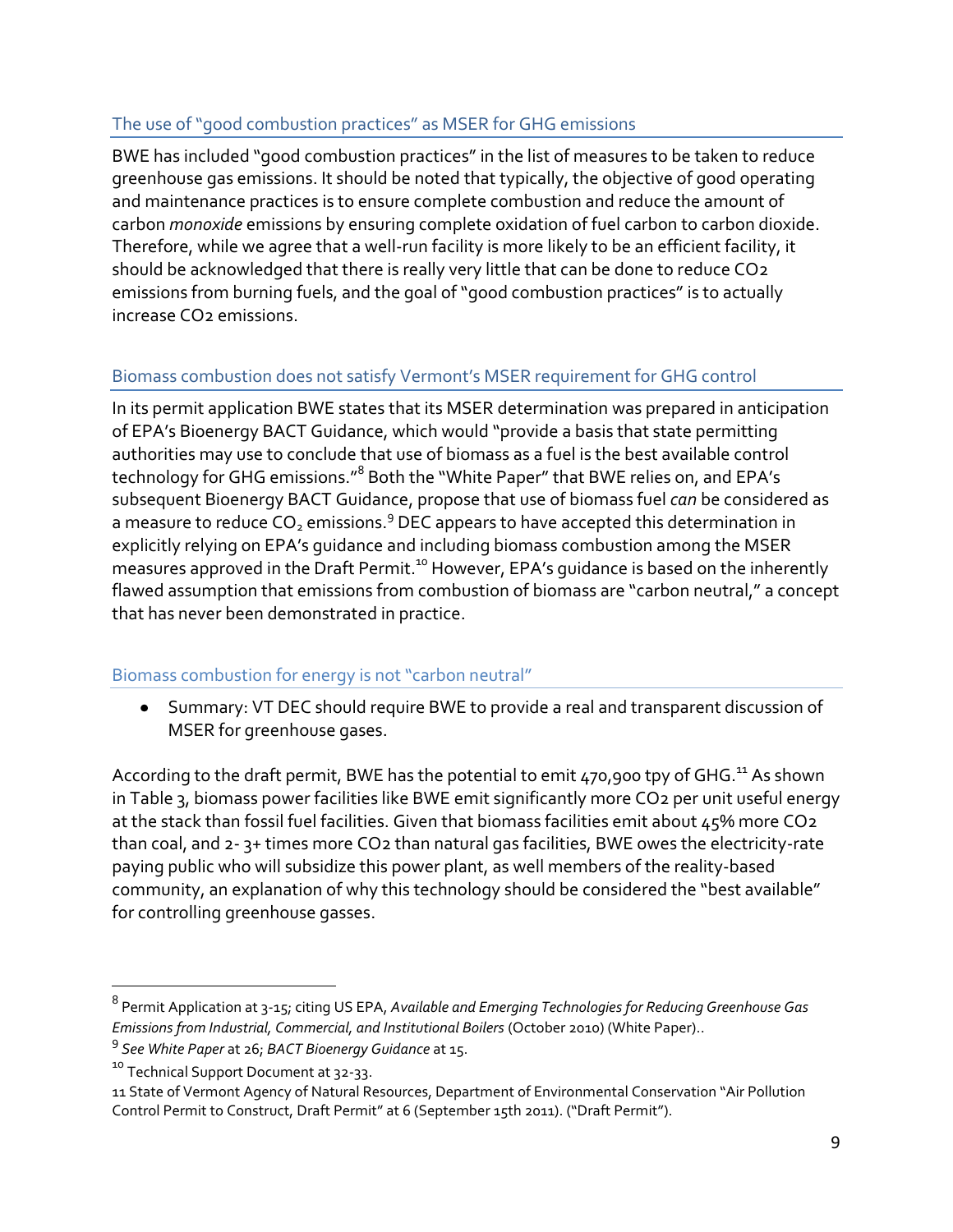|                       | Ib CO2 emitted per                              |      | facility mmbtu heat input Ib CO2 emitted |         |
|-----------------------|-------------------------------------------------|------|------------------------------------------|---------|
|                       | mmbtu heat content efficiency to generate 1 MWh |      |                                          | per MWh |
| gas combined cycle    | 117.1                                           | 0.45 | 7.54                                     | 883     |
| gas steam turbine     | 117.1                                           | 0.33 | 10.40                                    | 1,218   |
| coal steam turbine    | 205.6                                           | 0.34 | 10.15                                    | 2,086   |
| biomass steam turbine | 213                                             | 0.24 | 14.22                                    | 3,029   |

Table 3. Biomass versus fossil-fueled power generation technologies and their CO2 emissions per megawatt-hour (MWh). Data on facility efficiency and CO2 emissions per mmbtu are from the Energy Information Administration.

A true evaluation of MSER for GHG's would involve discussing the nature and relative carbon impacts of different types of biomass fuels, since EPA's guidance acknowledges that the net carbon impacts of different fuels can differ. However, in the absence of any discussion, the simple fact remains that burning biomass emits more  $CO<sub>2</sub>$  at the stack per unit energy than does burning coal, oil, or natural gas. BWE's claim that MSER for greenhouse gases is 2,993 lb CO2 per MW-h electrical output, without any discussion of the true carbon impacts of biomass burning, makes a travesty of the MSER determination process.

### <span id="page-9-0"></span>BWE will increase carbon emissions at the state level

According to the draft permit, BWE has the potential to emit  $470,900$  tpy of GHG.<sup>12</sup> Putting this number into context, Energy Information Administration data show that biomass power fueled by wood and wood products provided about 5.4% of Vermont's power in 2009. Vermont was the state with the lowest reported carbon emissions from the power sector in 2009, at 7,257 tons of CO2. However, if EIA had included CO2 emissions from biomass power, this would add another 596,107 tons of CO2, bringing the state's total to 603,364 tons – meaning that biomass CO2 emissions would be 82 times greater than emissions from conventional fuel burning. Emissions from the BWE facility will essentially double the amount of CO2 emitted by biomass burning in the state.

## <span id="page-9-1"></span>BWE's carbon emissions are real and lasting

As a pellet manufacturing facility, BWE will already be responsible for liquidating large amounts of forest carbon into the atmosphere. However, even the amount of tops and limbs generated by forest harvesting for pellets will not be sufficient to meet BWE's demand for 362,000 tons of biomass fuel per year, which the facility claims it will supply with forest residues, bark, and mill waste,<sup>13</sup> a claim that appears highly implausible and deserves critical evaluation.

<sup>12</sup> State of Vermont Agency of Natural Resources, Department of Environmental Conservation "Air Pollution Control Permit to Construct, Draft Permit" at 6 (September 15th 2011). ("Draft Permit").

<sup>&</sup>lt;sup>13</sup> Permit Application at 2-1.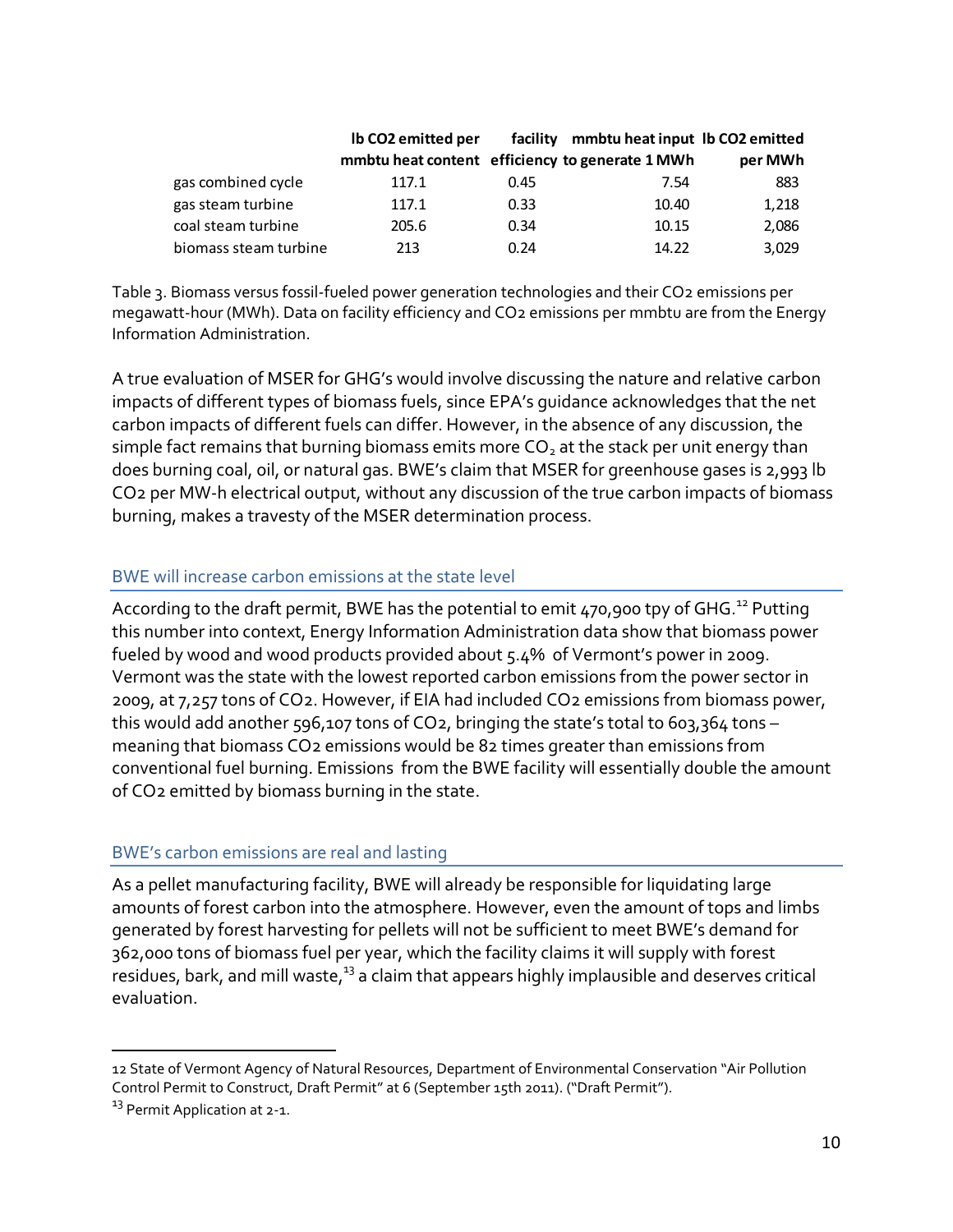Vermont currently generates around 522,000 green tons of logging residues yearly.<sup>14</sup> Since half of these residues should remain in place to retain soil nutrient stocks, the amount of residue available for fuel is 261,000 tpy.<sup>15</sup> This amount of residue is already well below what BWE requires for fuel supply, even without accounting for other uses for this material. Since residues will not suffice to meet fuel demand, BWE will inevitably harvest additional "low grade trees" that are harvested specifically for fuel.<sup>16</sup>

We are aware of several studies that evaluate the net carbon effect of cutting and burning trees for energy on atmospheric CO2 emissions. The Massachusetts-commissioned Manomet Study is by far the most detailed and most transparent of these. The Manomet Study concluded that lifecycle carbon emissions from burning whole trees for power in low-efficiency facilities like BWE emits more CO2 than burning coal for a period of more than 40 years.

The idea that burning whole trees for energy is carbon neutral has been justified by the claim that so long as forests regrow, the carbon released from harvesting will be resequestered. $^{\text{17}}$ However, the Manomet Study showed that increasing forest harvesting for fuel leads to dramatic decadal increases in net CO2 emissions in the exact timeframe when it is most critical to reduce emissions. This occurs for two reasons. First, combustion of biomass results in greater CO2 emissions per unit of energy produced than combustion of fossil fuels, as explained above. Second, when this increase in emissions is coupled with the loss of sequestration due to forests being harvested, the result is greater net CO<sub>2</sub> emissions in the atmosphere that will take decades or even centuries to resequester.<sup>18</sup> The vital carbon sequestration function of forests is recognized by the carbon accounting protocols of the Intergovernmental Panel on Climate Change (IPCC) and the EPA. To ignore the liquidation of carbon stocks and label this as carbon neutral is contrary to sound science.

We understand that BWE's managing director has described the Manomet Study as "trash",<sup>19</sup> but considering that Vermont's Deputy Secretary at Air and Natural Resources, Chris Recchia, served on the panel that produced the study, we hope that VT DEC will take into consideration the findings of the study. Despite BWE's considered opinion, it should also be noted that the results of the Manomet Study were considered "untrashlike" enough by Vermont's neighbor Massachusetts to serve as the basis for revising eligibility requirements for receipt of renewable energy credits by biomass power facilities. Massachusetts is serious about reducing

<sup>&</sup>lt;sup>14</sup> Smith, W.B., et al. 2007. Forest Resources of the United States, 2007. United States Forest Service, Gen.Tech Report WO-78. December, 2008.

 $15$  Id.

 $16$  Id.

<sup>17</sup> M.Booth & R. Wiles at 3.

<sup>18</sup> M. Booth & R. Wiles at 3; citing Manomet Center for Conservation Sciences. 2010. Massachusetts Biomass Sustainability and Carbon Policy Study: Report to the Commonwealth of Massachusetts Department of Energy Resources. Walker, T. (Ed.). Contributors: Cardellichio, P., Colnes, A., Gunn, J., Kittler, B., Perschel, R., Recchia, C., Saah, D., and Walker, T. Natural Capital Initiative Report NCI-2010- 03. Brunswick, Maine.

<sup>&</sup>lt;sup>19</sup> Bromage, A. Renewable or Retrograde? A biomass plant proposed for Fair Haven sparks controversy. Vermont Seven Days, October 5, 2011.